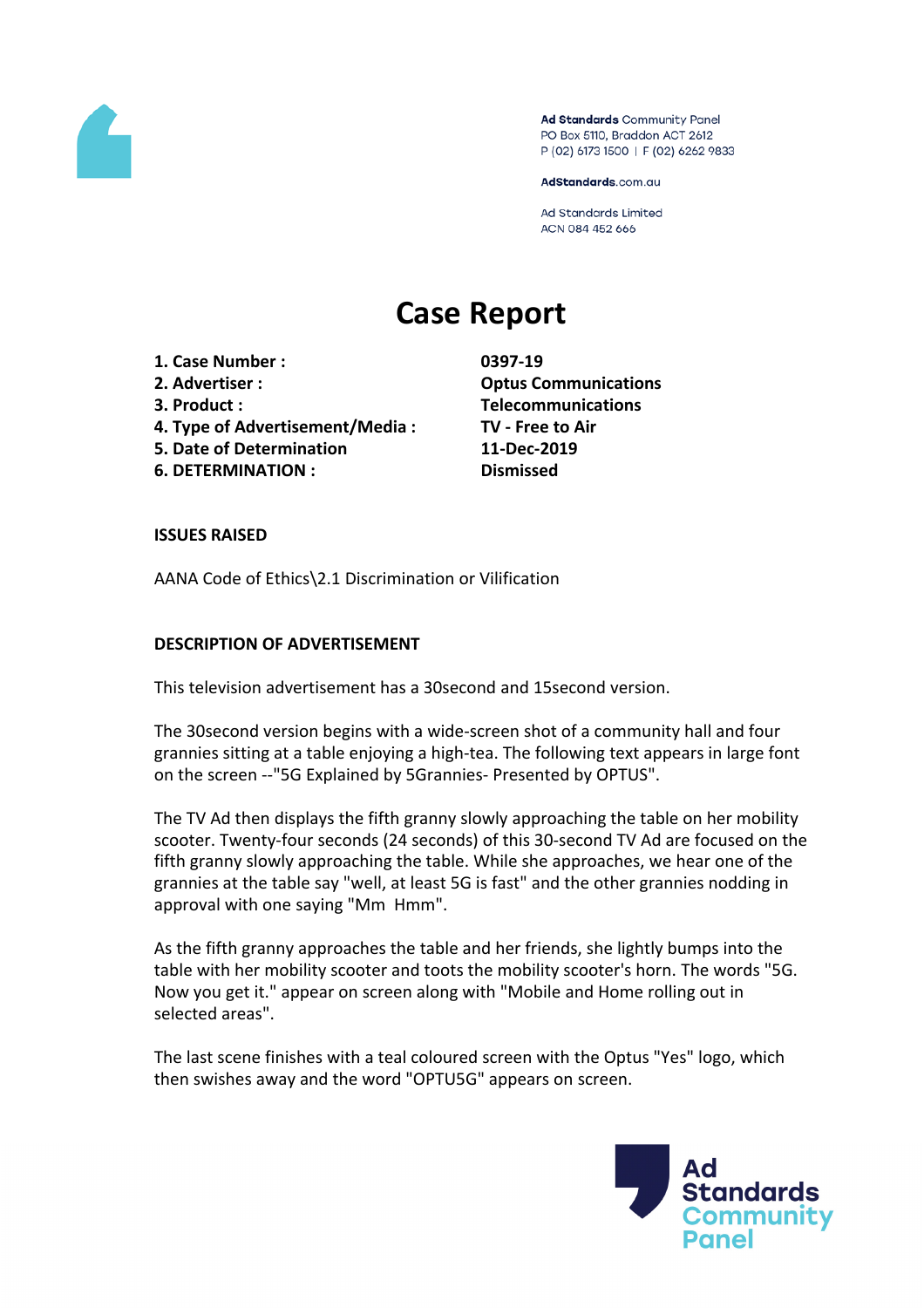

The 15 second version depicts the same scenes, does not show the fifth granny bumping into the table and tooting the mobility scooter's horn. The 15second version only captures the granny slowly making her way to the table on her mobility scooter.

#### **THE COMPLAINT**

A sample of comments which the complainant/s made regarding this advertisement included the following:

*My objection is the implication that all elderly people are slow - which is not true.*

*This advertisement is suggesting the elderly women in the advertisement are incapable of manipulating modern machinery such as motorised buggies and by inference modern electronic media. I feel the advertisement is both sexist and ageist.*

*An ads about 5 G it is discriminatory and offensive against older people to allure to their natural slowness and referred to the fastnest of their product*

*I mean have our standards gone so low that we are now targeting disabled senior citizens? I get the message but it's the subject i am more consented for. I am all dry humour and Aussie larrikins etc but this is just wrong*

#### **THE ADVERTISER'S RESPONSE**

Comments which the advertiser made in response to the complainant/s regarding this advertisement include the following:

*We refer to your letter dated 19 November 2019 in relation to the two (2) complaints received by Ad Standards about our '5G Explained by 5Grannies' Free to Air television advertisement (TV Ad).*

*Firstly, thank you for the opportunity to respond to the complaints. Singtel Optus Pty Ltd (Optus) is committed to ethical practice in its advertising and appreciates all consumer feedback.*

*While Optus regrets that the complainants have interpreted the TV Ad as depicting discrimination or vilification on the account of age and gender, we strongly believe that the TV Ad does not portray people or depict material in a way that discriminates or vilifies. Rather, the general message of the ad is to show a light-hearted play on the concept of 5G and the speed of 5G in simple, easy to understand terms to Australians who may not be familiar with this new technology.*

*Accordingly, for the reasons set out below, we are of the view that the advertisement is compliant with, and does not breach, the Australian Association of National Advertisers Code of Ethics (Code).*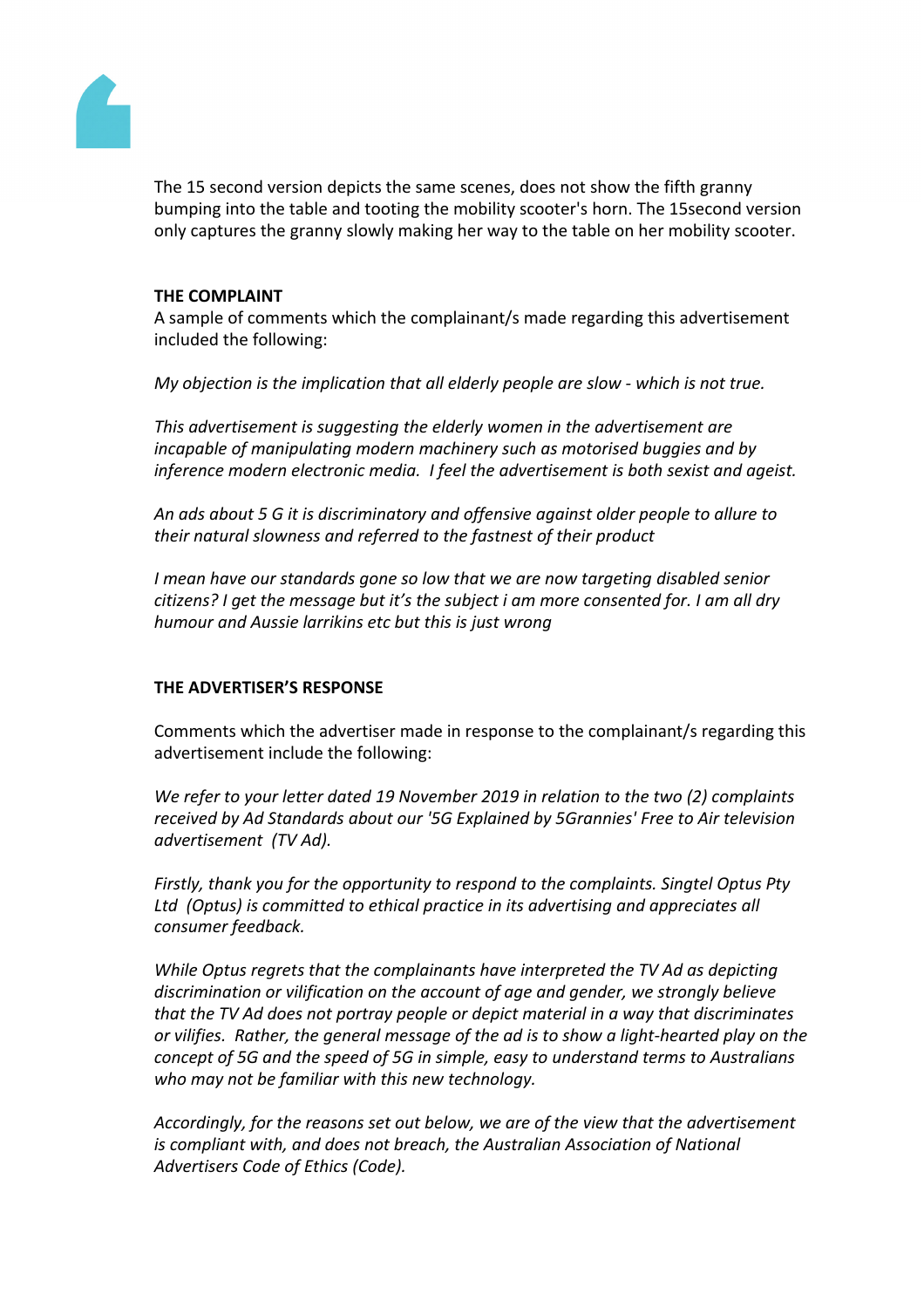

*Background to the TV Ad* 

*Optus currently has two variations of the TV Ad on Free to Air TV--a 30-second version and a 15-second version.*

*The TV Ad is one in a series of four Optus television advertisements on 5G, each explaining in a light-hearted manner a different aspect of 5G in simple, easy to understand terms.*

*We confirm that the 30-second TV Ad received CAD approval on 31 October 2019 and the 15-second TV Ad received CAD approval on 7 November 2019. Both advertisements received a G rating.*

*We also confirm that the TV Ad was reviewed and approved by the Optus Legal team, both during the scripting and final edit stage.*

*Description of the TV Ad*

*Our 30-second version of the TV Ad begins with a wide-screen shot of a community hall and four grannies sitting at a table enjoying a high-tea. The following text appears in large font on the screen --"5G Explained by 5Grannies- Presented by OPTUS".*

*The TV Ad then displays the fifth granny slowly approaching the table on her mobility scooter. Twenty-four seconds (24 seconds) of this 30-second TV Ad are focused on the fifth granny slowly approaching the table. While she approaches, we hear one of the grannies at the table say "well, at least 5G is fast" and the other grannies nodding in approval with one saying "Mm Hmm".*

*As the fifth granny approaches the table and her friends, she lightly bumps into the table with her mobility scooter and toots the mobility scooter's horn. The words "5G. Now you get it." appear on screen along with "Mobile and Home rolling out in selected areas".*

*The last scene finishes with a teal coloured screen with the Optus "Yes" logo, which then swishes away and the word "OPTU5G" appears on screen.*

*In this TV Ad, all five granny characters are confident and glamorously dressed while enjoying an afternoon get-together.*

*We conveyed the lead character riding the mobility scooter as a glamorously-dressed granny in sunglasses with a laissez-faire attitude who takes her time to arrive at the table while her friends are waiting. When she does arrive at-the table, true to her personality, she announces her arrival with a bump and toot of her horn. The ad is intended to show the lead character displaying a 'Golden Girls' approach to life.*

*For the purpose of this submission, we have assumed that both complaints relate to the 30- second version of the TV Ad. However, we would like to note that while the 15-*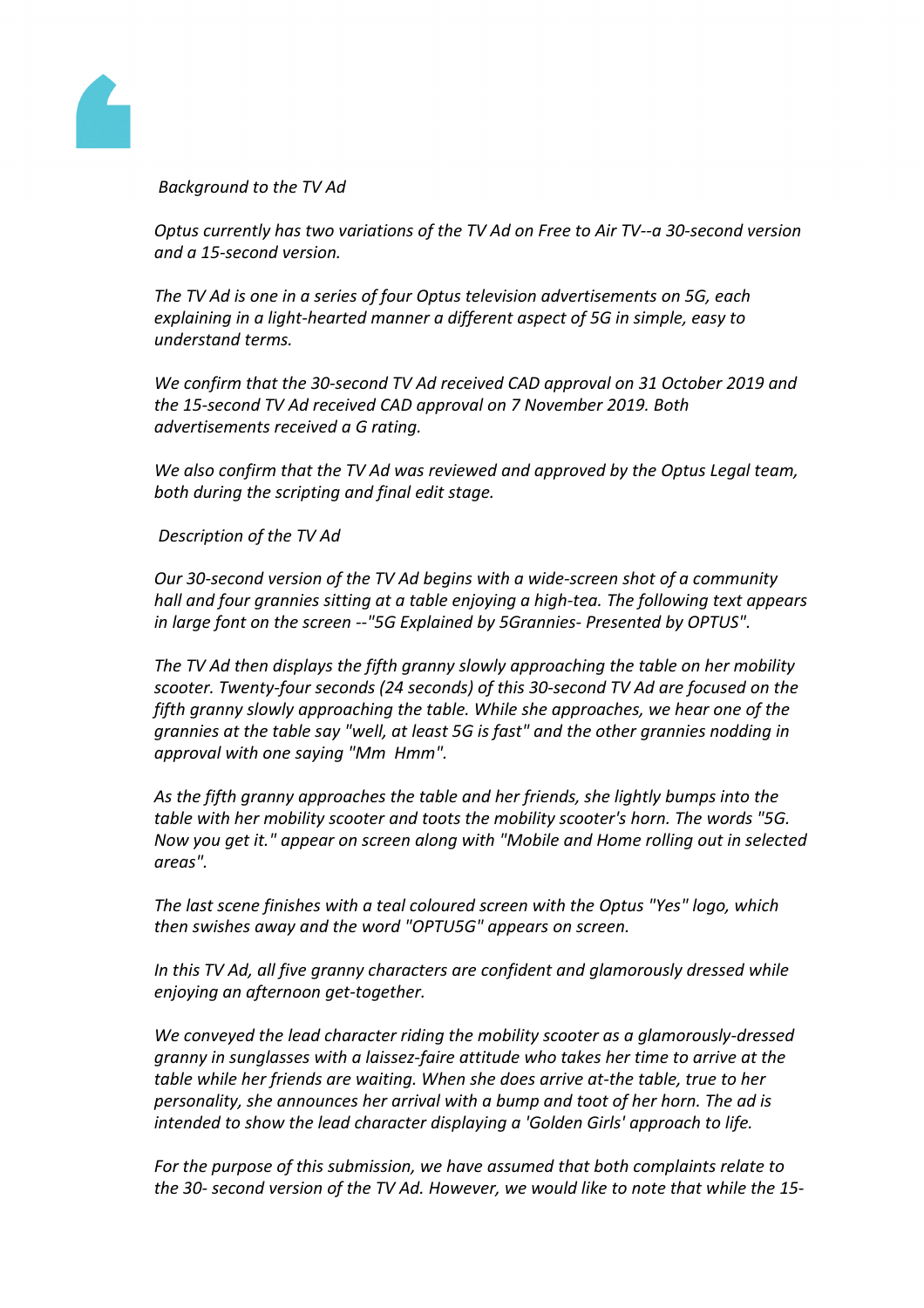

*second version of the TV Ad depicts the same scenes and characters, it does not show the fifth granny bumping into the table and tooting the mobility scooter's horn. This version of the TV Ad only captures the granny slowly making her way to the table on her mobility scooter.* 

*Feedback in relation to the TV Ad*

*Optus would like to note that in the creation of the TV Ad and its broader 5G advertising campaign, Optus engaged Realeyes to provide creative testing on behalf of Optus. That testing identified that the TV Ad scored well above the regional benchmark on happiness (11.1% vs. the regional benchmark of 8.6% ). The testing also identified that, in relation to emotion, it scored better than 75% of commercials tested regionally.*

*OPTUS The TV Ad has also been recognised globally as a positive advertisement. A sample of the comments received are below.*

*"Optus aims to explain the benefits of 5G to Australians with playful visual metaphors illustrating what it's like to not have it."*

*"Australian telecoms provider Optus shows the world how to promote technology with humour."*

*"It comes down to trusting in your product and giving consumers the credit to comprehend. This does it so beautifully."*

*The Complaints*

*The two complaints received by Ad Standards allege that the TV Ad portrays people or depicts material in a way which discriminates against or vilifies a person or section of the community on account of age and gender (section 2.1 of the Code).*

*The complaints specifically reference the following issues:*

- *• sexism; and*
- *• ageism.*

*Optus' Submission*

*Section 2.1 - Discrimination or Vilification (Gender)*

*One of the complainants alleged that the TV Ad was sexist and suggested that "elderly women in the advertisement are incapable of manipulating modern machinery such as motorised buggies and by inference modern electronic media". We respectfully disagree with the complainant.*

*The TV Ad displays an elderly woman using a mobility scooter to approach a group of four other women sitting at a table in a hall with one of the grannies saying "well, at least 5G is fast". The intention was to show, in a humorous, light-hearted way, that the mobility scooter was slow in contrast to the granny saying "well, at least 5G is fast.*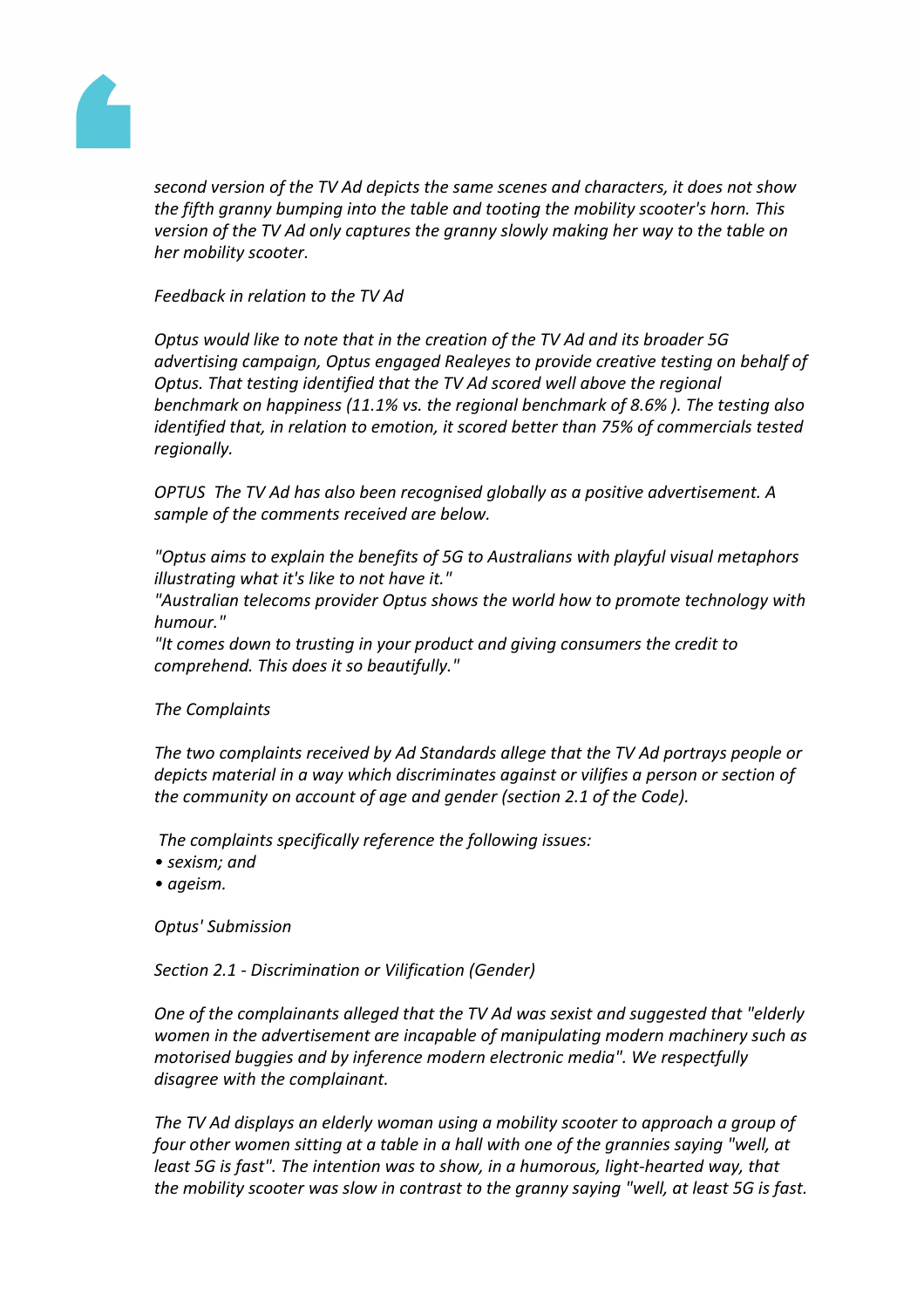

*The focus of the TV Ad is clearly the speed of the mobility scooter, not the sex of the woman operating the mobility scooter. We strongly believe that most members of the community would understand this to be the key intention and purpose of this TV Ad.*

*Further, in no circumstance is the woman operating the mobility scooter portrayed as incapable of using the mobility scooter. Her bumping slightly into the table is reflective of what any user of a mobility scooter might do when attempting to approach a table as close as possible. Also, her use of the mobility scooter's horn justifies that she understands how to use the scooter, and used the horn to, humorously, alert her friends that she has arrived at the table.*

*Section 2.1 - Discrimination or Vilification (Age)*

*Both complainants alleged that the TV Ad was ageist and one of the complainants alleged that the TV Ad implied that "al/ elderly people are slow". Again, we respectfully disagree with both complainants.*

*As outlined above, the purpose of the TV Ad was to demonstrate, in a comical way, that while mobility scooters might be slow, 5G is fast. We strongly believe that the most members of the community would understand this to be the key intention and purpose of the TV Ad.*

*We refer you to Ad Standards case number 0021/17, where complaints were made in relation to Reckitt Benckiser (Aust) Pty Ltd's TV - Free to Air advertisement for Mortein Automatic Indoor Pest Control. This advertisement depicted a grandmother at a family dinner using a can of fly spray excessively and the voiceover saying, "there's a smarter way". The complainants found that the ad was ageist, promulgated stereotypes of the ineffectiveness and uselessness of older people and showed older Australians as stupid and useless. The Board dismissed the complaints and noted that the focus of the advertisement was on the behaviour and not the age of the woman. The Board also noted that the focus was on the efficiency and less invasive nature of the automated spray rather than a suggestion that the grandmother was behaving in a way which was stupid and / or useless. We strongly believe that the Board's findings from this case can be applied to our TV Ad.*

*Further, Ad Standard's Determination Summary on discrimination and vilification (available at https://adstandards.com.au/issues/discrimination-andvilification/determination-summary#Age) also outlines that while some members of the community may find the stereotypical depiction of older people in advertisements patronising, advertisements will not breach the Code unless the depiction discriminates against or vilifies a person on account of their age.*

*We strongly believe that the overall impression of the advertisement does not convey a negative impression of elderly women. It is intended to be a light-hearted reflection of the speed of the 5G network.*

*Other sections of the Code*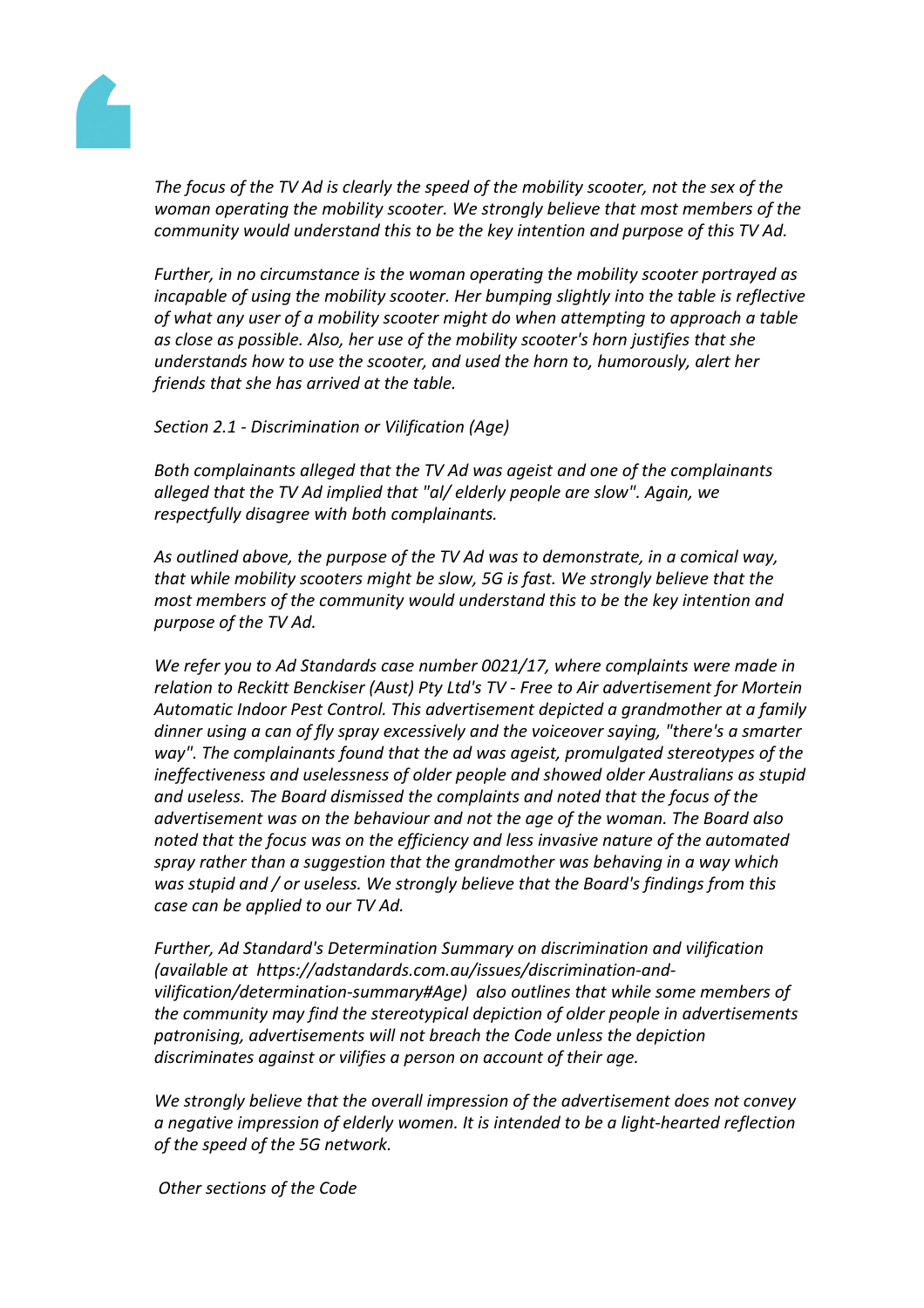

*Finally, we do not believe that the TV Ad, in any way:*

- *• employs sexual appeal (section 2.2);*
- *• presents or portrays violence (section 2.3);*
- *• treats sex, sexuality or nudity with insensitivity to the relevant audience (section 2.4);*
- *• uses language which is inappropriate in the circumstances (section 2.5);*
- *• depicts material contrary to Prevailing Community Standards (section 2.6); or*
- *• does not clearly distinguish itself as an advertisement (section 2.7).*

*Considering the advertisement overall in light of other advertising material, media and entertainment widely seen by the public, we believe that most members of the community would find the TV Ad to be acceptable.*

*We thank Ad Standards for the opportunity to provide these submissions in relation to the complaints and respectfully request Ad Standards dismiss these complaints.*

### **THE DETERMINATION**

The Ad Standards Community Panel (Panel) considered whether this advertisement breaches Section 2 of the AANA Code of Ethics (the Code).

The Panel noted the complainants' concerns that the advertisement:

- Implies all elderly people are slow
- Suggests that the elderly women are incapable of using modern machinery such as electric buggies/scooters

The Panel viewed the advertisement and noted the advertiser's response.

The Panel considered whether the advertisement complied with Section 2.1 of the Code which requires that 'advertisements shall not portray or depict material in a way which discriminates against or vilifies a person or section of the community on account of race, ethnicity, nationality, gender, age, sexual preference, religion, disability, mental illness or political belief.'

The Panel noted the Practice Note to Section 2.1 provides the following definitions:

*"Discrimination – unfair or less favourable treatment.*

*Vilification – humiliates, intimidates, incites hatred, contempt or ridicule."* 

The Panel noted the complainants' concern that the advertisement is discriminatory towards women.

The Panel considered that the "5 grannies" is a humorous relation to the "5G" technology and that grandmothers are women. The Panel considered that there is no suggestion in the advertisement that the woman is moving slowly or bumps the table